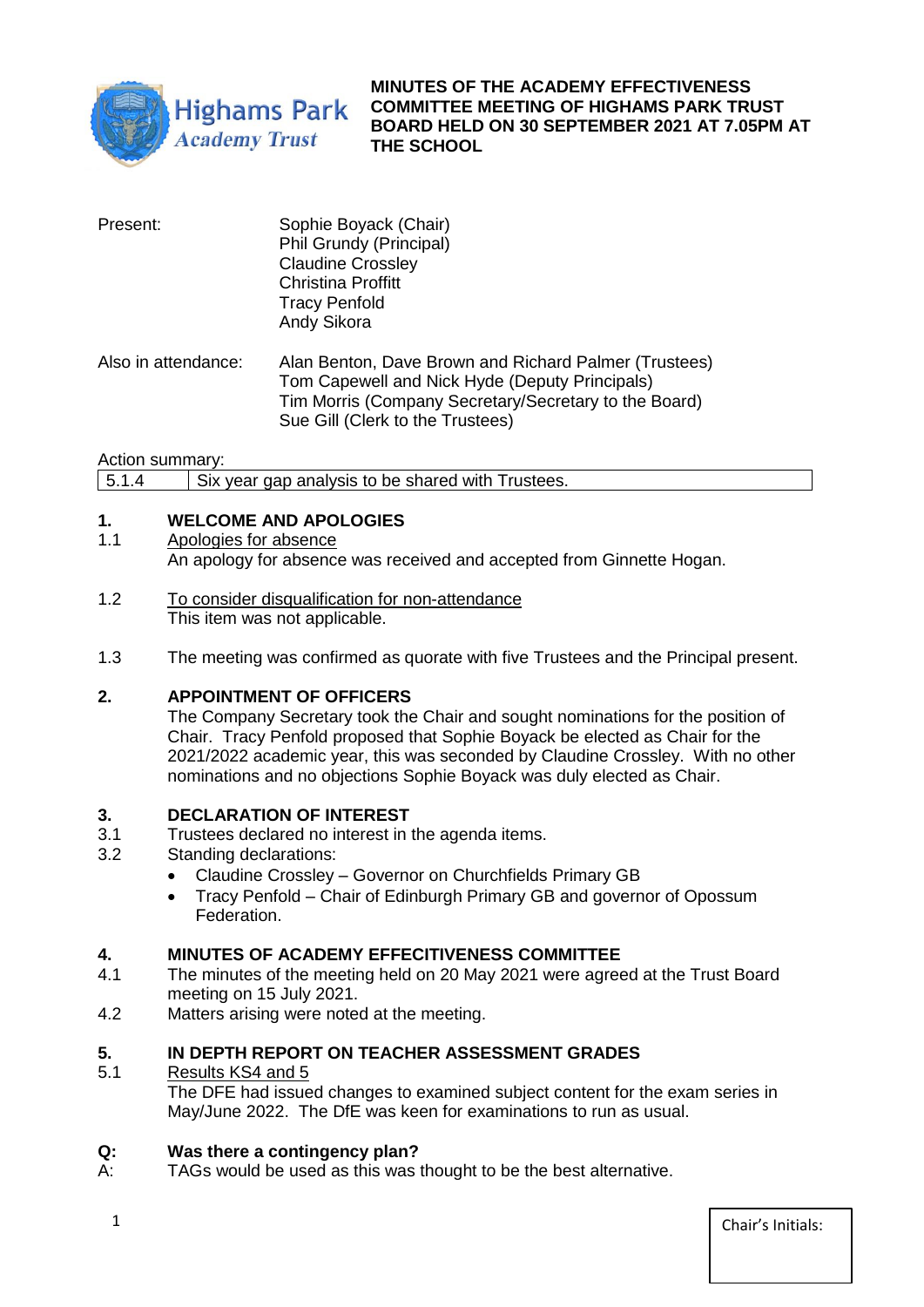5.1.1 Highlighting GCSE results and key performance indicators (KPIs), it was noted how students progressed from KS2 to GCSE. Attention was drawn to the FFT Aspire document. Nationally all grades were higher and there was a big jump up from the previous year. The DfE will be working with the examinations boards to peg grade boundaries between those from 2019 and 2021. National results will therefore be higher, but not as high as this year and by 2023, they should be back to normal.

#### **Q: What was the national picture and was the grade increase reflected in Highams Park?**

- A: Highams Park School had inflated its grades very slightly and lower than most schools nationally. None of the grades were externally adjusted. There was one full appeal to the examination board, who agreed not to change their initial grade. Grades were 1/5<sup>th</sup> higher.
- 5.1.2 Attention was drawn to the Progress 8 figures, which had increased by +0.2 (expected value added) and -0.2 as compared to other schools. The dashboard against the progress of the national overall figures looked negative. The headline measures with four-year history were noted, including the KS2 average scaled score, Attainment 8 and Progress 8.
- 5.1.4 Trustees also noted the FFT Aspire document, highlighting grades of pupils eligible for Pupil Premium and KS4 provisional summary analysis. The report was broken down in detail by the number of students, gender, prior attainment, SEN, and term of birth. These figures were compared against comparative schools across the country. This was not a published document from the DfE, and information was only shared within the school.

## **Q1: Why were the SEND, free school meals (FSM) and Black Caribbean the three negatives?**

A1: Looking at the FFT Attainment and progress document. The gap in FSM was narrowing and was similar to the national gap. It would be difficult to state why that was. Pupil Premium students would struggle more with online learning and this was would have been magnified under the two lockdowns in the same year.

# **Q2: Were these students now in the Sixth Form?**

- A2: Many are. It would be good to see what extra funding can be used to support these students. FSM pastoral support could be provided via Covid funding and the students could be tracked. Looking at the end of Year 10 data (current Year 11), the school was able to identify the subjects that were not doing well and will put in intervention.
- **Q3: What was the reason for the low attainment of SEN and Black African/Caribbean students? Black African students had a three-year negative and Black Caribbean kept changing why?**
- A3: Nationally Black Caribbean was +0.3. The two groups were very different. The gap analysis on a six-year trend will be shared with Trustees. **ACTION: Nick Hyde to share data with Trustees.**

## **Q4: If this was a general trend, what was the school doing to address it?**

- A4: The gap had been slightly reducing in terms of gender. The school was looking to target boys and their underachievement.
- 5.1.5 Re. the KS5 ALPS Report, attention was drawn to the ALPS A Level strategic overview. The school performed in the top 25% over the last two years. Progress

2 Chair's Initials: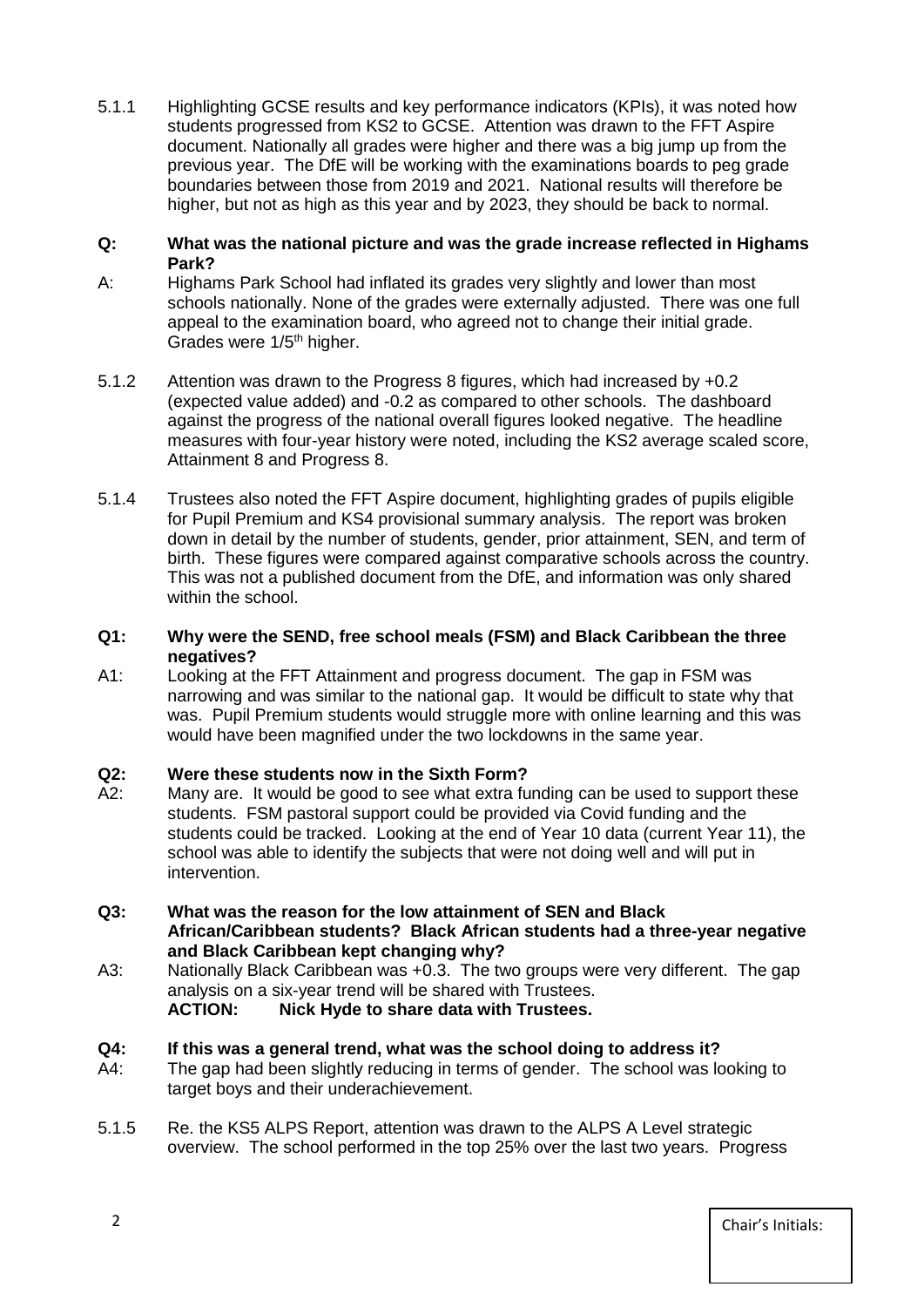measures needed to be unpicked. The school had consistently high ALPS A levels, in the top 25%.

5.1.6 The special value-added scores for individual subjects were noted. It was noted that the subjects in Black 5s were in the 50<sup>th</sup> percentile. Out of 150 students. 8 did not get their first or second university places. The picture with BTEC was similar.

#### 5.2 Appeals process

The school had anticipated a lot of appeals. 70 appeals were lodged last year (19/20). It was noted that in 20/21 22 students had lodged 42 centre reviews. Of these 40 were unchanged and two (maths) had their grades increased. The 22 students were entitled to appeal to the examination board. One student did appeal to the examination board, but the judgement was found in the school's favour.

#### 5.3 Retake numbers

Retakes will take place this October and November 2021 for the usual GCSE bridging core students or those who need to do a resit. There will be 14 resits of 13 GCSEs and one Maths A level.

### **Q: How was the normal bridging group?**

A: It was smaller than last year. Last year was 20, this year was 12.

#### **6. KEY CONCERNS RELATING TO ASSESSMENTS 8.9,10,11 AND 13 FOLLOWING LAST YEAR'S ASSESSMENTS**

6.1 The school's average Progress 8 Score was estimated to be slightly above where it should be at the end of Year 11. There were 71 Pupil Premium in the cohort and 41 SEND students. Alongside boys' achievements, these plus FSM are the targeted groups this year.

### **Q1: Why was ethnicity looking red?**

A1: This would need to be looked at again. There were a mixture of black backgrounds and not all identified as Black African or Black Caribbean so needed more unpicking.

### **Q2: What about other prior attainers and their Progress 8?**

A2: There will always be more of these students (?) as they have less distance to travel with progress.

### **Q3: Were the upper prior attainers more able?**

- A3: Not necessarily. Every student has a CAT score. There are a small number of these students, 34 in the year group. Upper prior attainers were in the top  $1/3<sup>rd</sup>$  of year group (90).
- 6.2 The focus will be on Pupil Premium boys and SEND students. Historically, that was where the greatest gap had been. Numbers had dropped in 2019 and the last two years had been TAGS and CAGS. Compared with the borough generally, Pupil Premium and SEND had not shown improvement.

#### **Q: Looking at the FFT document, Black African/Caribbean was red and was red the year before, why was that not focused?**

- A: The categorisation had to be made right first. The disadvantaged group were correct. The reason why there was a focus on boys and not girls was due to the way the targets were set. There was a need to look beyond the data.
- 6.3 There was a bigger issue in English literature than English language. Combined science showed a marked gap of cohort and disadvantaged students. Work will be done with the Head of Department to look at what those students were doing in the